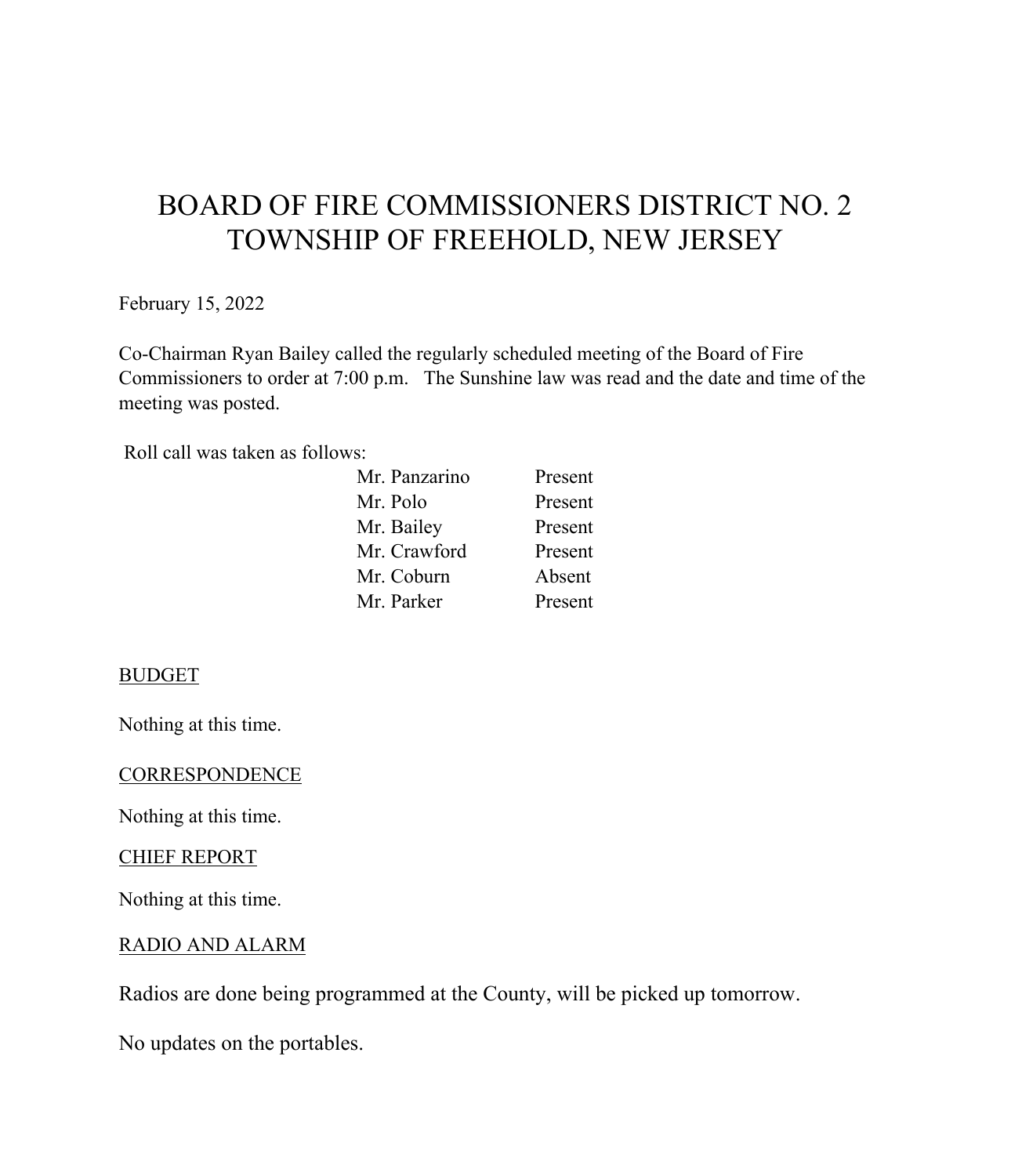# BUILDINGS

Thermostat at Pond Rd. Scott Megill will fix and keep an eye on it.

## INSURANCE/LOSAP

Mr. Polo to have the Assist. Chief check the member list for LOSAP and insurance. Audit will be done on Thursday 2/10/22 at 7:30 a.m.

# MAINTENANCE

'66 Old Chiefs truck is ready for transfer to Freehold EMS.

- '66 New Chiefs truck is in service
- '67 new exhaust and rear hatch supports installed, replaced driver door panel clips.
- '73 Defect list review
- '75 Defect list in review
- '76 Defect list in review
- '77 Primer pump installed, reviewing defect list.
- '85 Tire pressure valve caps on order. Estimate for tires from Edward's tires is \$6,095.28

'86 Brake light replaced.

'88 DS window going down slow (regulator) master switch going bad for operation of PS front window.

'90 Defect list in progress. Items remaining, butterfly valve for bucket is on backorder, looking into remedy for hose lines to bucket resting on platform when docked.

Received estimate for repair as per Sutfen for hose lines to bucket is \$4,250.58. New switch for driver side LDH intake electric valve installed by Blaze on 2/1/22.

Received an estimate from Blaze for body damage \$5,948.31.

Trailer- New wiring and plug to truck, progress.

Air Packs – See estimate for each pack inspection and hydro-testing per bottle from New Jersey Fire Equipment Company. Inspection is \$43.20 each and hydro-testing \$28.00 each. Hydrotesting and inspection has been scheduled.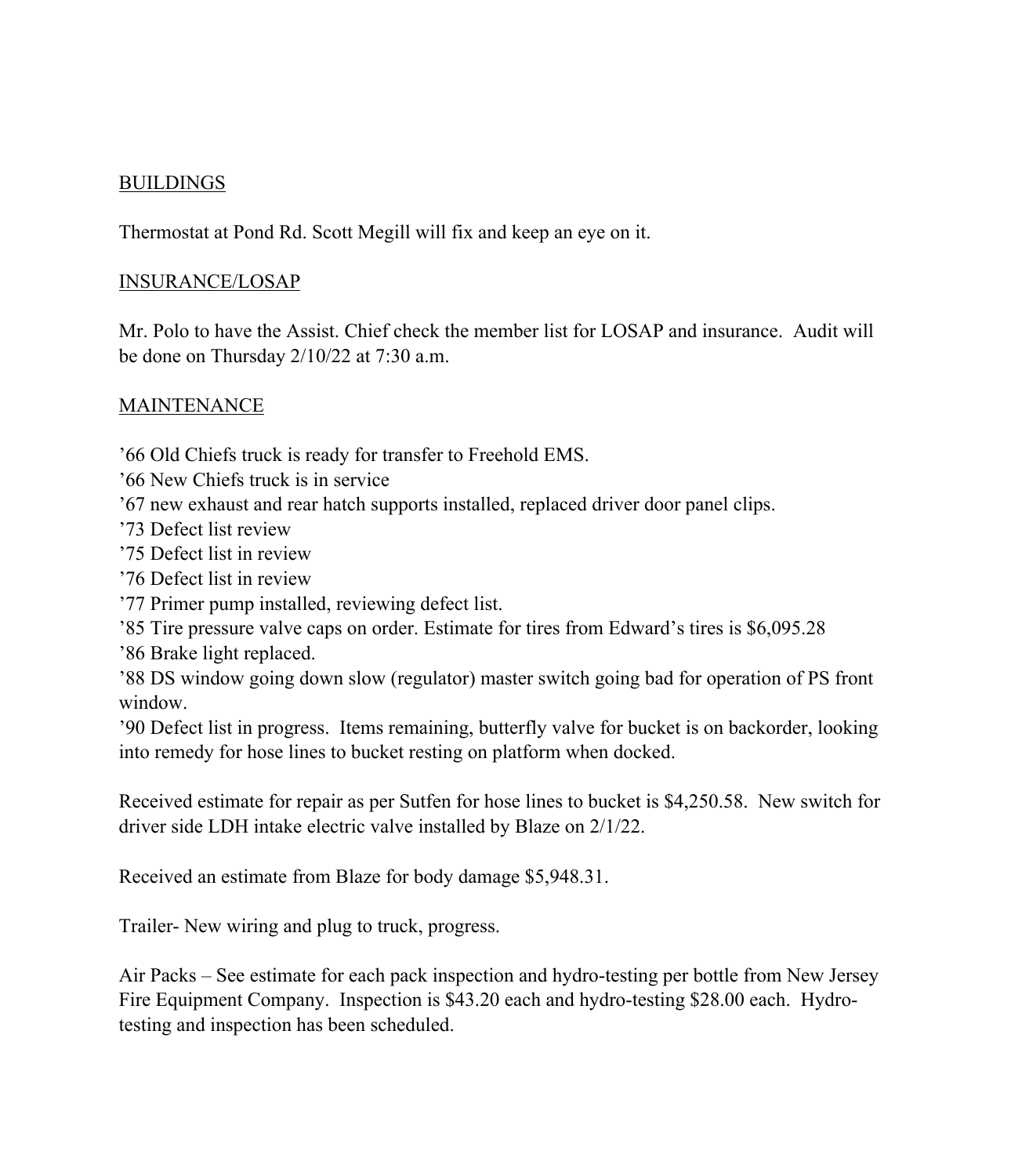'85, '86 and '90 went to Ken's Auto body for estimates.

All vehicles have new insurance cards for 2022

Large Honda generators going to Green Blade for servicing.

# NEW TRUCK '78

Recall, will be picked up on Friday, February 17, inspection for recall will take place at Campbell Supply.

#### CHIEF'S VEHICLE

In service, still waiting on radios.

#### 5 YR. PLAN

Progress

#### BOAT

Nothing at this time.

#### ENVIRONMENTAL

Nothing at this time. .

#### SOCIAL MEDIA

Second post on the Budget was uploaded on all social media.

#### **OPTIMUM**

Nothing at this time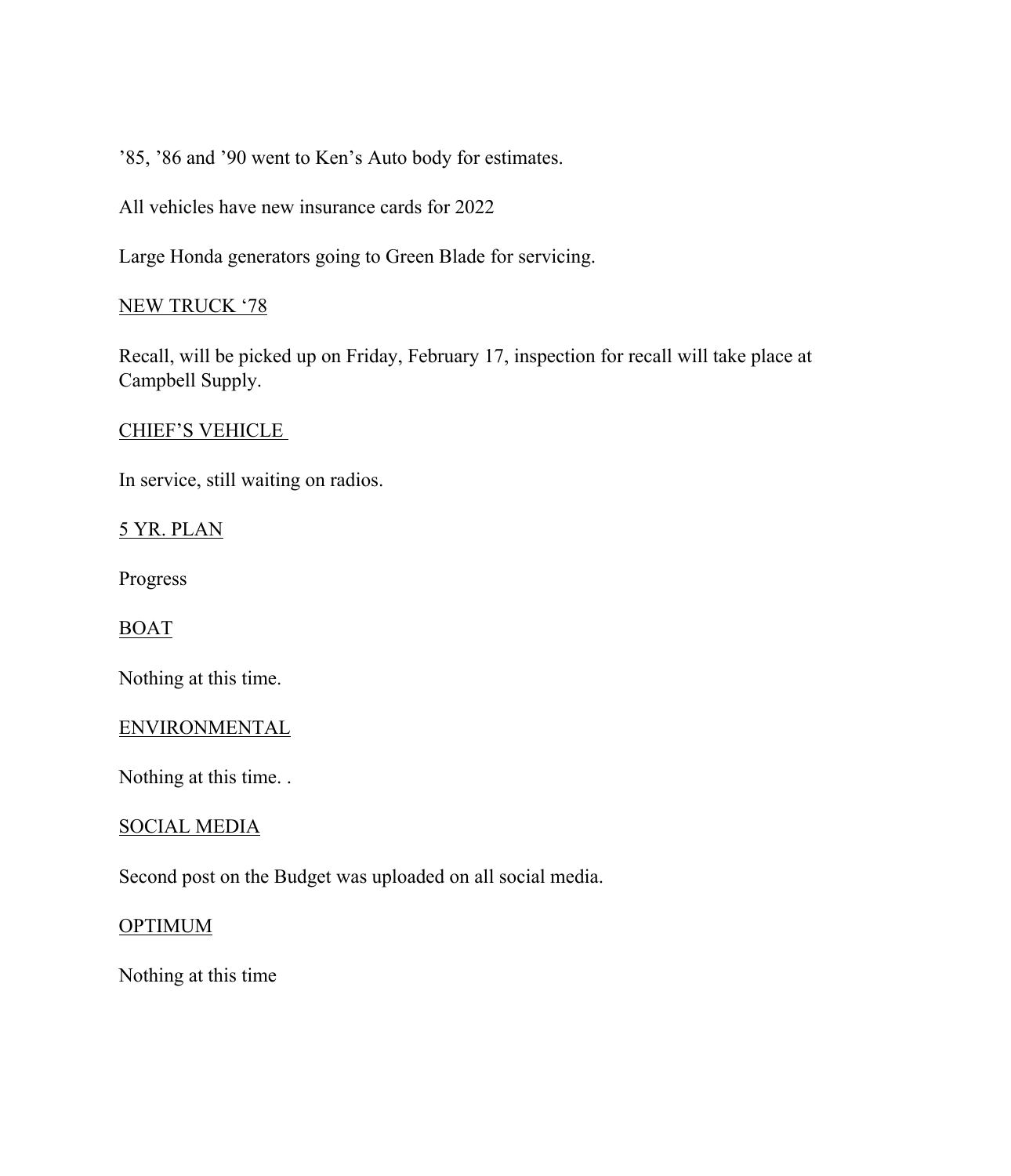# BUILDING MAINTENANCE PLAN

Nothing at this time.

# NEW BUSINESS

Mr. Taylor presented a rate increase from Earhart Automotive for service and repairs on both the Chief's vehicles and pickup trucks.

# TREASURER

1<sup>st</sup> Quarter tax payment from Freehold Township received in the amount of \$263,084.50

# **Check#**

| 11839 JCP&L                         | \$             | 972.83     |
|-------------------------------------|----------------|------------|
| 11840 NJNG                          |                | \$2,897.02 |
| 11841 Optimum                       | \$             | 605.09     |
| 11842 Verizon Wireless              | $\mathbb{S}^-$ | 412.27     |
| 11843 Joseph Chiusano               |                | \$150.00   |
| 11844 Maria Chiusano                |                | \$150.00   |
| 11845 Angelo Calamita               |                | \$150.00   |
| 11846 Carmela Calamita              |                | \$150.00   |
| 11847 East Coast Emergency Lighting |                | \$105.00   |
| 11848 Fire and Safety Services      |                | \$5,627.67 |
| 11849 Acess Compliance              |                | \$373.00   |
| 11850 Continental Fire and Safety   |                | \$140.75   |
| 11851 Blaze Emergency Equipment     |                | \$800.31   |
| 11852 Samuel Klein and Co.          |                | \$1,600.00 |
| 11853 Team Life Inc.                | $\mathbb{S}^-$ | 177.00     |
| 11854 County of Monmouth            |                | \$1,014.04 |
| 11855 Emergency Equipment Sales     |                | \$454.59   |
| 11856 Roux Associates               |                | \$221.42   |
| 11857 NJ Doorworks                  |                | \$301.90   |
| 11858 Ryan Bailey                   |                | \$105.56   |
| 11859 NJ Fire Equipment             | $\mathbb{S}$   | 219.19     |